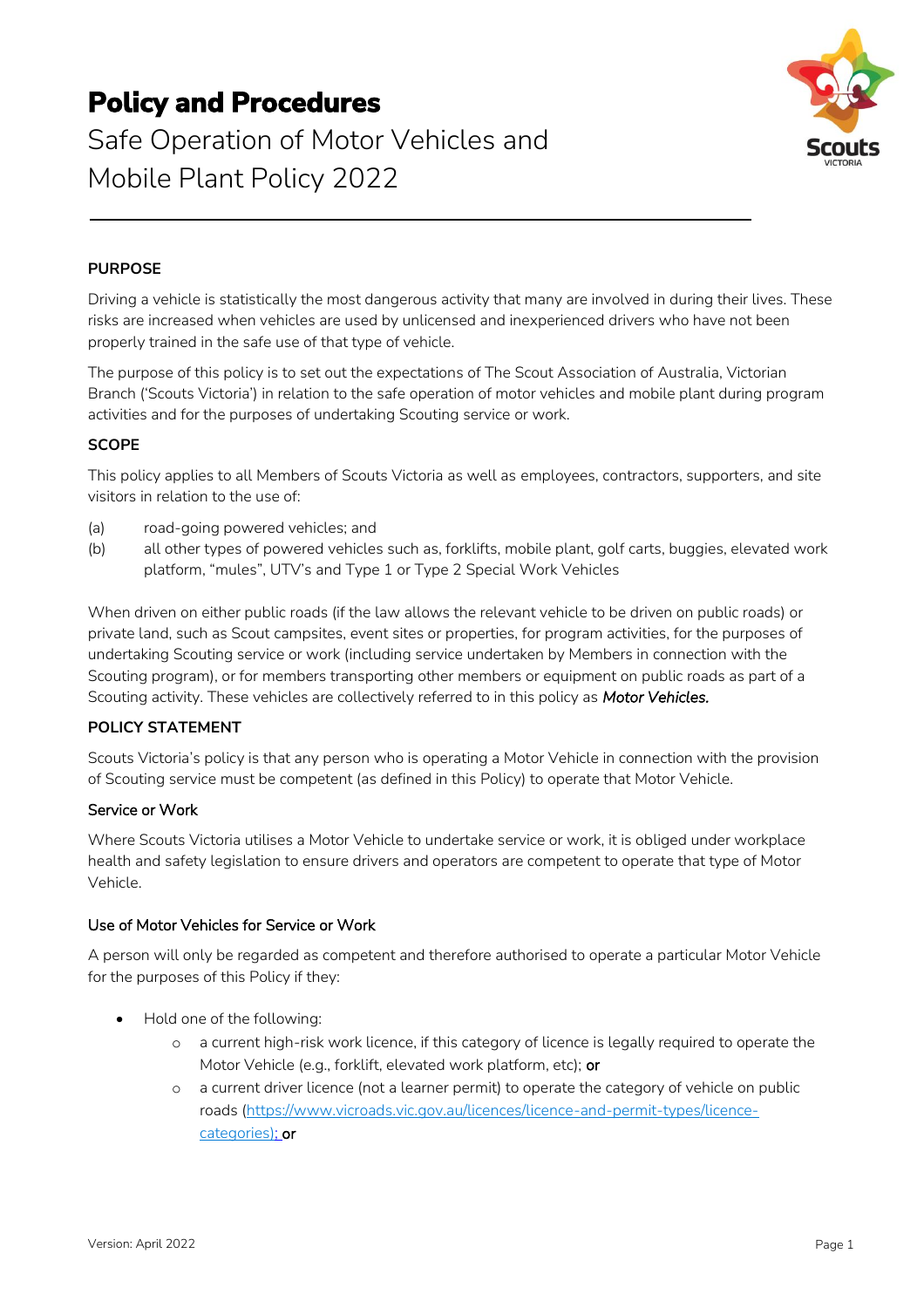- o where a driver licence is not required by law to operate the category of Motor Vehicle, (eg a golf buggy on private property), a minimum of a current car driver licence (not a learner permit); and
- have received sufficient instruction to operate the specific vehicle in a safe manner.

These requirements for "Use of Motor Vehicles for Service or Work" apply in all situations relating to service or work – including when members are participating in a service or work activity as part of their program.

# Sufficient instruction for Service or Work

The Leader in Charge of an event or activity where Motor Vehicles are being operated must:

- ensure that drivers/operators meet the licencing requirements set out above; and
- be satisfied that they have been appropriately instructed to operate the vehicle.

Instruction on the vehicle should be relevant to the task and include:

- safety requirements, such as seat belts, protective clothing, helmets, speed limits, exclusion areas relevant to the specific site (such as pedestrian only spaces, 4WD access only areas, parking, give way requirements)
- any unusual aspects about the vehicle (e.g., low clearance, long wheelbase, left hand drive)
- any specific risks associated with operating the vehicle or undertaking any task as part of the service or work
- reporting of damage or problems with the vehicle
- environmental protection requirements, including if the vehicle may be used off-road
- expectations in relation to driver attitudes

# Lapse of Authority

A person's authority to operate a particular type of Motor Vehicle for the purposes of Scouting service or work lapses if:

- they no longer hold the type of licence required to operate that category of Motor Vehicle; or
- the Leader in Charge of the relevant service or work activity revokes their authority to drive for a reason relating to unsatisfactory driving or non-observance of procedures or otherwise.

#### Use of Motor Vehicles in Scout Program

Where Scouts Victoria uses Motor Vehicles to undertake Scout Program activities, it is obliged to meet its Duty of Care and associated legislative requirements.

Members may operate Motor Vehicles as part of Scout Program activities (not including service or work), where:

- the activity is undertaken through a  $3^{rd}$  party provider (e.g., Go Kart Centre); or
- the activity is undertaken in accordance with the safety requirements prescribed by an Appropriate Authority and under the supervision of a registered member who is qualified by the Appropriate Authority; or
- permission to operate Motor Vehicles is obtained from the Chief Commissioner if there is no recognised Appropriate Authority.

The requirements for "Use of Motor Vehicles in Scout Program" only apply where members are operating Motor Vehicles while participating in program activities, and not operating Motor Vehicles for the purpose of service or work whether as part of the Scout Program or otherwise.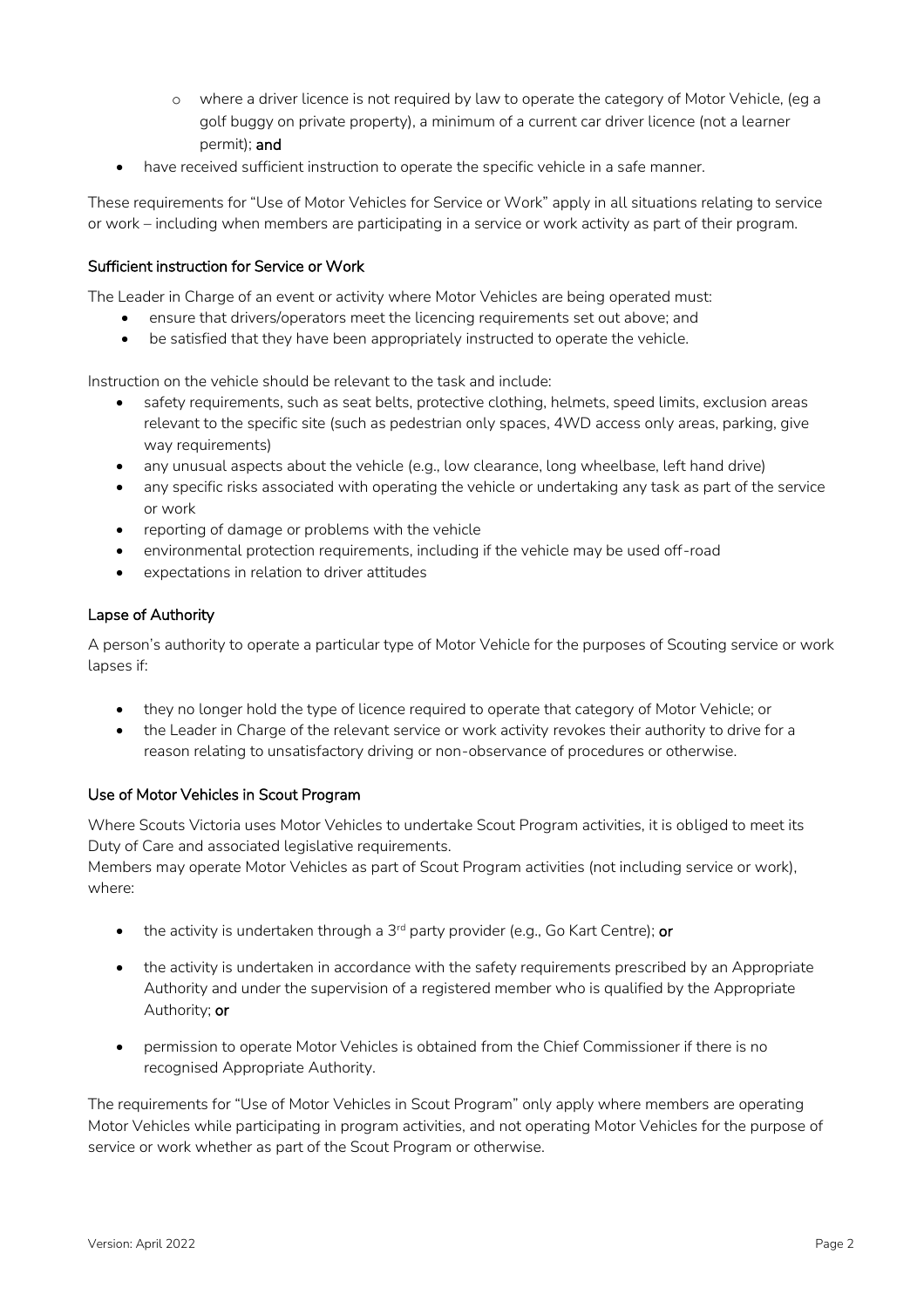# Use of Motor Vehicles on Public Roads

Where registered members are using Motor Vehicles to transport other members or Scouting related equipment on public roads as part of a Scouting activity, drivers must:

- hold a current driver licence (not a learner permit) to operate the category of vehicle on public roads [\(https://www.vicroads.vic.gov.au/licences/licence-and-permit-types/licence-categories\)](https://aus01.safelinks.protection.outlook.com/?url=https%3A%2F%2Fwww.vicroads.vic.gov.au%2Flicences%2Flicence-and-permit-types%2Flicence-categories&data=04%7C01%7Cmathew.mckernan%40scoutsvictoria.com.au%7C80655e86ac164ba0408a08da009c898e%7C7631717233dc440ea20e2f8dff031272%7C0%7C0%7C637822969588301652%7CUnknown%7CTWFpbGZsb3d8eyJWIjoiMC4wLjAwMDAiLCJQIjoiV2luMzIiLCJBTiI6Ik1haWwiLCJXVCI6Mn0%3D%7C3000&sdata=%2BnVRYxYoZY68GkD88OpdQWB2kq9%2BjA0ESa1PSpEhMT8%3D&reserved=0);
- comply with the relevant rules and legislation (such as the Road Safety Act), including:
	- o adhering to speed limits,
	- o wearing appropriate safety equipment such as seat belts,
	- o ensuring the vehicle is in a roadworthy condition, etc.
- manage driver fatigue, particularly when returning from events, by implementing proven fatigue management steps such as planning the journey in advance, scheduling breaks every two hours, sharing driving duties, taking power naps, etc
- manage distractions from passengers

# General Requirements

- At all times, drivers must ensure due care is taken and must comply with relevant legislation, road rules and Scouts Victoria policies and procedures, including when operating Motor Vehicles on public roads.
- Seat belts must be worn in any Motor Vehicle where they are fitted, whether the Motor Vehicle is being used on public roads or private land.
- No driver or instructor may use a mobile phone as a handheld device while operating a Motor Vehicle for the purposes of this Policy. This includes making calls, texting and using the internet.
- Drivers should be aware that legislation relating to driving under the influence of drugs or alcohol always apply, even on private land. In addition, drivers must have a blood alcohol content of zero when transporting youth members, participating in or leading program activities involving motor vehicles, or undertaking service or work involving a motor vehicle.
- If a Motor Vehicle is involved in an accident at or associated with a Scouting activity that had the potential to cause injury to a person or damage to any vehicle or property, the incident must be reported as per the Scouts Victoria Incident Reporting Procedure outlined in the Scouts Victoria Info Book.

#### **RESPONSIBILITIES**

#### *Executive Manager/Chief Commissioner*

- Ensure this policy is made generally available and is placed on the Scouts Victoria website.
- Ensure that this policy is included in induction and training programs for members and supporters who operate motor vehicles through Scouting.
- Provide the BEC with regular reports summarizing incidents involving Motor Vehicles.

#### *Branch Executive Committee*

- Periodically review this Policy
- Receive and review reporting in relation to incidents involving Motor Vehicles and monitor the progress of remedial action to completion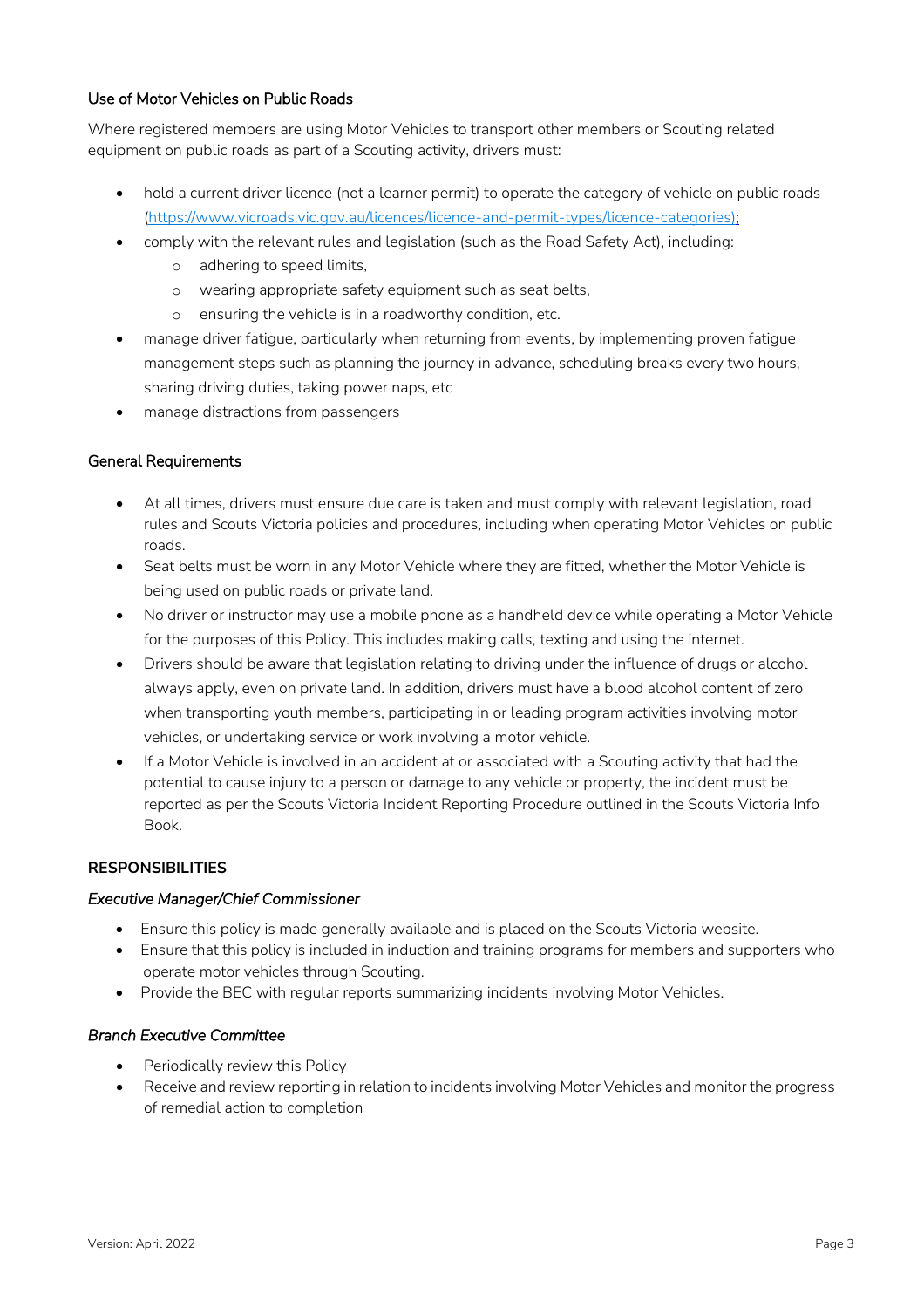# *State Leaders (or equivalent) responsible for program activities that involve Motor Vehicles (e.g., Rover Scout Motorsport Chair or State Leader - Four Wheel Driving)*

- Maintain the relationship with the relevant Appropriate Authority
- Ensure there are processes in place such that the requirements of the appropriate authority (and Scouts Victoria policies and procedures) are achieved on program activities involving motor vehicles
- Ensure that processes are updated to reflect any changes to the requirements made by the relevant appropriate authority.

### *Leaders in Charge of Services or Activities involving the operation of Motor Vehicles*

- Be familiar with and comply with this Policy and the requirements of any relevant appropriate authority
- Ensure that any person operating a Motor Vehicle in connection with a Scouting related service or activity meets the requirements of this policy.
- Report incidents involving Motor Vehicles

#### *Adults in Scouting*

- Be familiar with and comply with this Policy
- Report incidents involving Motor Vehicles

# *Youth and Young Adult Members*

- Be familiar with and comply with this Policy
- Report incidents involving Motor Vehicles

# **CONSULTATION**

Consultation for any changes to this policy must include, at a minimum:

- State Venturer Council
- **State Rover Council**
- State Leaders (or equivalent) responsible for program activities that involve Motor Vehicles (e.g., Rover Scout Motorsport, four-wheel drive training)
- State Commissioner Major Events (or equivalent)
- State Commissioner Training (or equivalent)
- State Commissioner Risk and Safety (or equivalent)
- State Commissioner Adventurous Activities

# **DEFINITIONS**

*Motor Vehicles:* powered vehicles including road-going vehicles and all other types of powered vehicles such as such as forklifts, mobile plant, golf carts, buggies, elevated work platform, "mules", UTV's and Type 1 or Type 2 Special Work Vehicles, used on public roads or private property.

*Member:* As defined by Policy and Rules (National Council of the Scout Association of Australia) – including Youth Members, Young Adult Members (Rover Scouts) and Adult Members (leaders, office-bearers, adult helpers, etc).

*Supporters:* As defined in Policy and Rules (National Council of the Scout Association of Australia) – including parents/caregivers, officers of committees and others.

*Appropriate Authority:* a peak organisation (e.g., Motorsport Australia), training provider (e.g. Driver Training School, Registered Training Organisation, Scout Four Wheel Drive Service Unit) which:

- Defines standards relating to the operation of motor vehicles for program activities, standards, including:
	- o Regulations or rules of operation;
	- o Driver/operator qualifications;